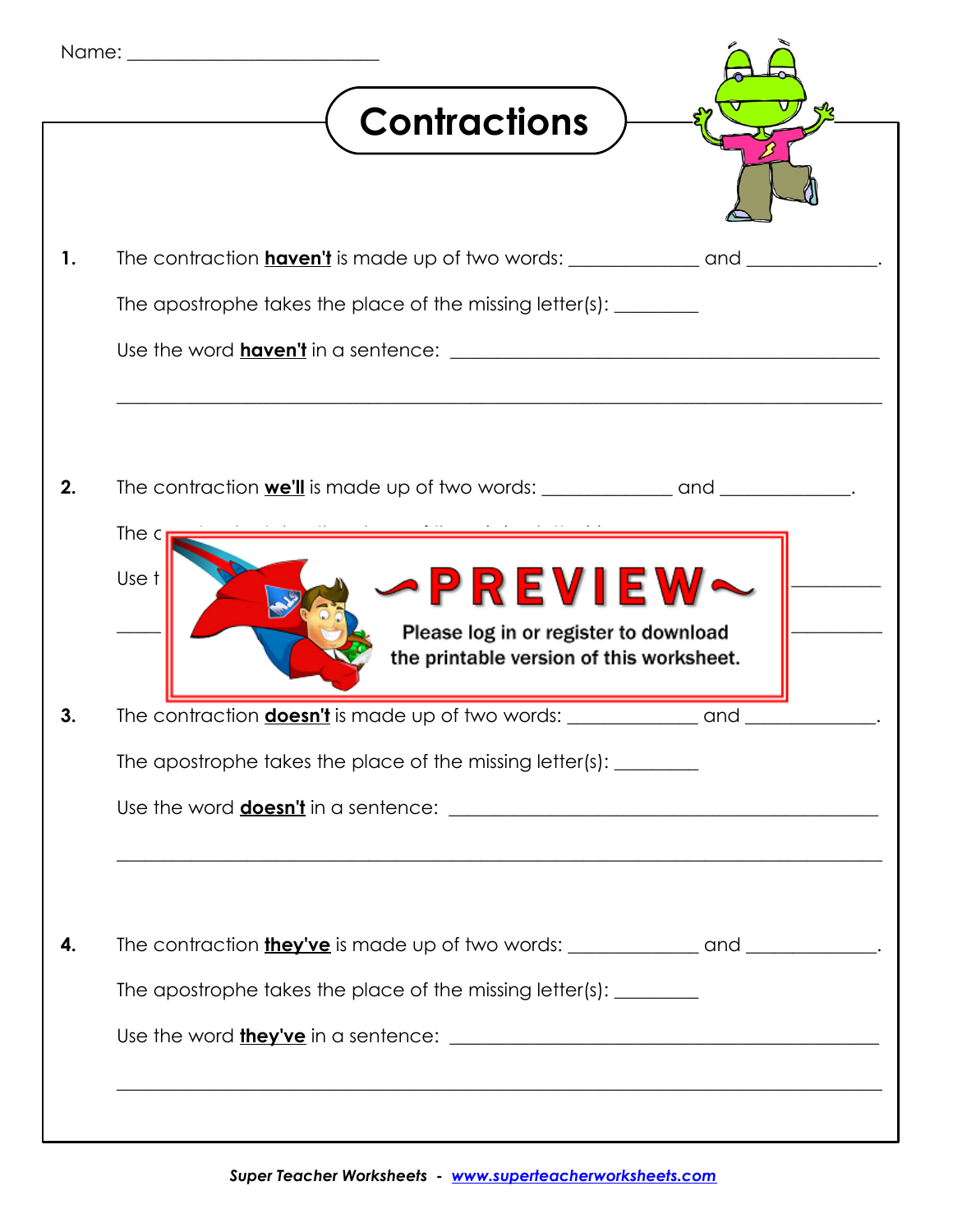| Page 2                                                                                                               |
|----------------------------------------------------------------------------------------------------------------------|
| <b>Contractions</b>                                                                                                  |
|                                                                                                                      |
|                                                                                                                      |
| The apostrophe takes the place of the missing letter(s): _________                                                   |
|                                                                                                                      |
| The contraction she's is made up of two words: __________________________________.                                   |
| The $c_1$                                                                                                            |
| -PREVIEW~<br>Use t<br>Please log in or register to download                                                          |
| the printable version of this worksheet.                                                                             |
|                                                                                                                      |
| The apostrophe takes the place of the missing letter(s): _________                                                   |
| <u> 1989 - Jan James James James James James James James James James James James James James James James James J</u> |
| The contraction <b>they're</b> is made up of two words: _________ and ________.                                      |
| The apostrophe takes the place of the missing letter(s): _________                                                   |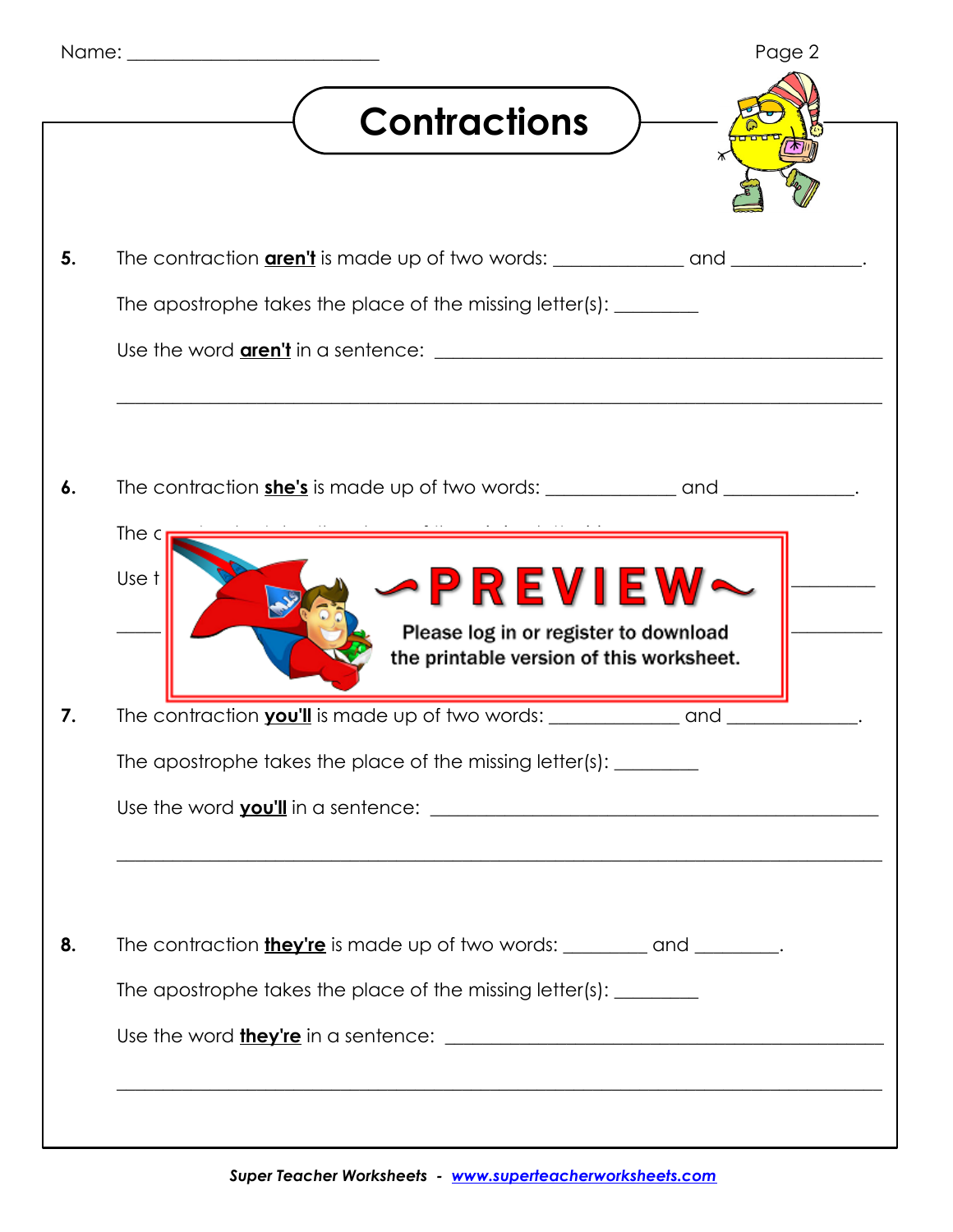## **ANSWER KEY**

## **Contractions**



**1.** The contraction **haven't** is made up of two words: **have** and **not**.

The apostrophe takes the place of the missing letter(s): **o**

Use the word **haven't** in a sentence: **Answers will vary.**

**example: I haven't seen you here before.**

**2.** The contraction **we'll** is made up of two words: **we** and **will**.

The apostrophe takes the place of the missing letter(s): **w and i**



The apostrophe takes the place of the missing letter(s): **o**

Use the word **doesn't** in a sentence: **Answers will vary.**

**example: He doesn't understand.**

**4.** The contraction **they've** is made up of two words: **they** and **have**.

The apostrophe takes the place of the missing letter(s): **h and a**

Use the word **they've** in a sentence: **Answers will vary.**

**example: They've gone away on vacation.**